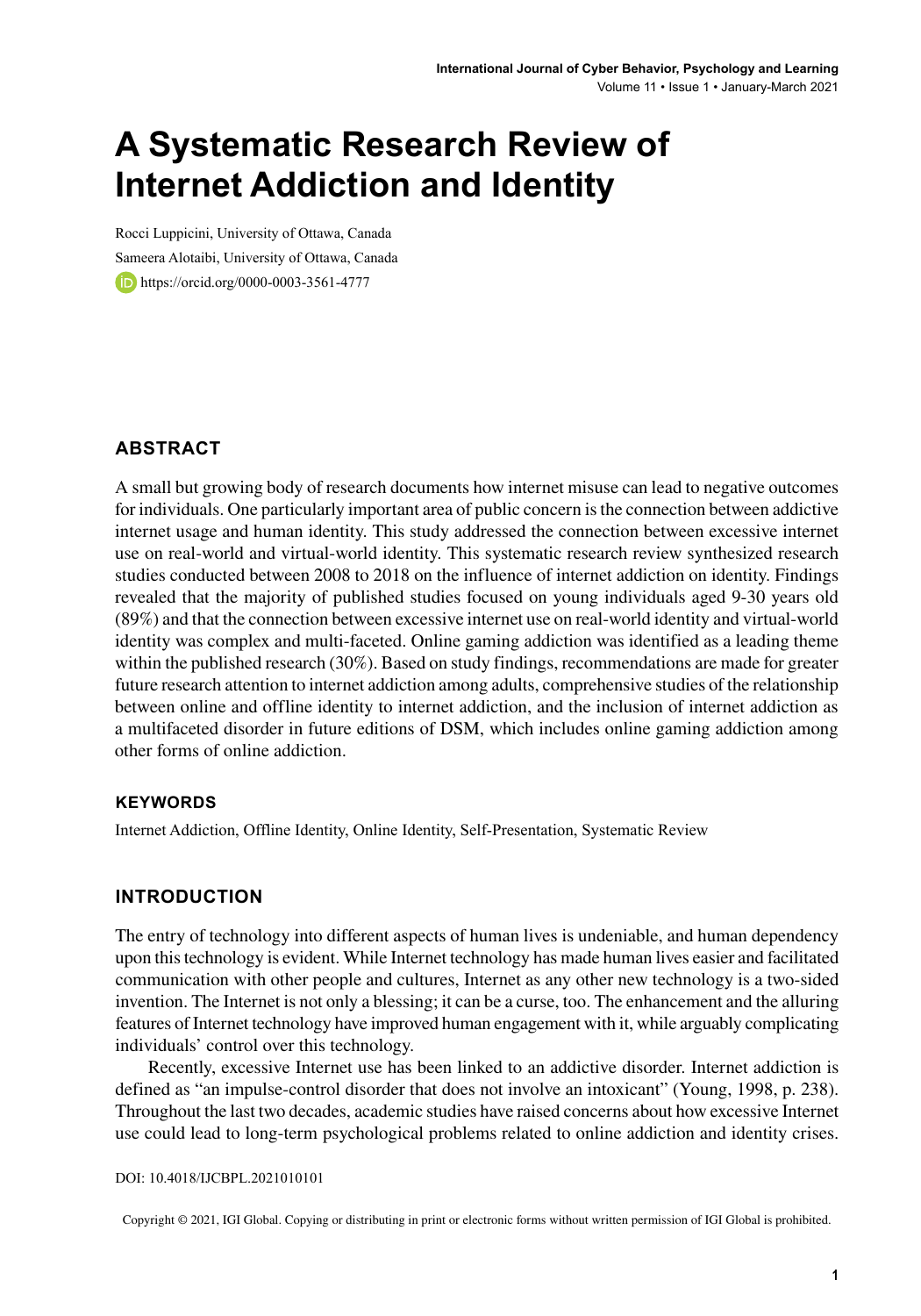For instance, a recent meta-analysis which examined Internet addiction in Korea found identity to be one factor associated with Internet addiction (Koo & Kwon, 2014).

While it is difficult to gauge the complex intertwinement of relations between Internet addiction and its influence on identity, it is crucial to understand how identities are constructed within the growing complex nature of technology and communications. In a world increasingly dependent on Internet use in work and life, being aware of the possible drawbacks on identity from excessive Internet use would help individuals to reconsider their Internet use practices. Also, it would help to explain why people behave differently in virtual reality and actual reality. Not only would such studies benefit users, but they would also direct scholars and scientists to examine the gap in knowledge to aid in intervention development.

A number of academic studies have linked the excessive use of the Internet to identity construction issues. Researchers have shed light on how identity could be affected by certain behaviors, e.g., roleplay games, that are practiced online. Also, the nature of some online platforms has been linked to the possibility of an individual presenting different identities online and offline. For instance, online chatting groups and social media platforms allow anyone to register with nicknames easily which could promote having another identity online.

While few studies have paid attention to the impact of Internet problematic use on identity; in contrast, online gaming addiction studies are largely present in databases. This can be related to the inclusion of Internet gaming addiction in the fifth edition of the *Diagnostic and Statistical Manual of Mental Disorders* (DSM-5). Surprisingly, the broader term "Internet addiction" is not officially recognized in this publication. This has led to a shortcoming of studies focusing on this addictive behavior; furthermore, such an absence could also be linked to the lack of psychiatric involvement in helping people overcome the negative outcomes of Internet addiction.

Concerns about whether spending more time online could lead to excessive Internet use that may result in adopting or presenting another identity/self which is different from the one presented to the real world have encouraged the researchers to conduct this systematic review of what has been published on this matter. Accordingly, this research paper aims to systematically explore the existing empirical studies investigating the link between Internet addiction and identity over the last decade. This ten-year period reflects the time during which Internet service become more accessible to people especially through the introduction of smart phones and other handheld devices.

Another more specific objective of this review is to investigate the challenges associated with Internet addiction and the construction of one's virtual identity online in juxtaposition with one's real-life identity. Additionally, this review aims to identify the gaps in knowledge or areas that have not been extensively studied regarding this connection. It is hoped that doing so will direct researchers to closely investigate these issues and possibly present more evidence-based work on the impact of Internet addiction on identity. Furthermore, the cooperation of researchers from different fields such as communication and psychology could help to boost the scientific inventory with more information about identity and excessive Internet use.

Therefore, the purpose of this systematic review is to examine the current research investigating the connection between Internet addiction and identity. The review focuses on peer-reviewed research published between 2008 and 2018 to capture the current state of knowledge about Internet addiction and identity.

#### **BACKGROUND**

There is no doubt that any new technology may have an influence on users, and the Internet is not an exemption. One of the earliest papers that introduced the issue of Internet addiction (IAD) was an article written by (OReilly, 1996) which was published in *The Canadian Medical Association Journal.* OReilly reported on discussions with a number of physicians and scientists on their Internet use and how they could be "net junkies" or "hooked" to the Internet even while using it for work